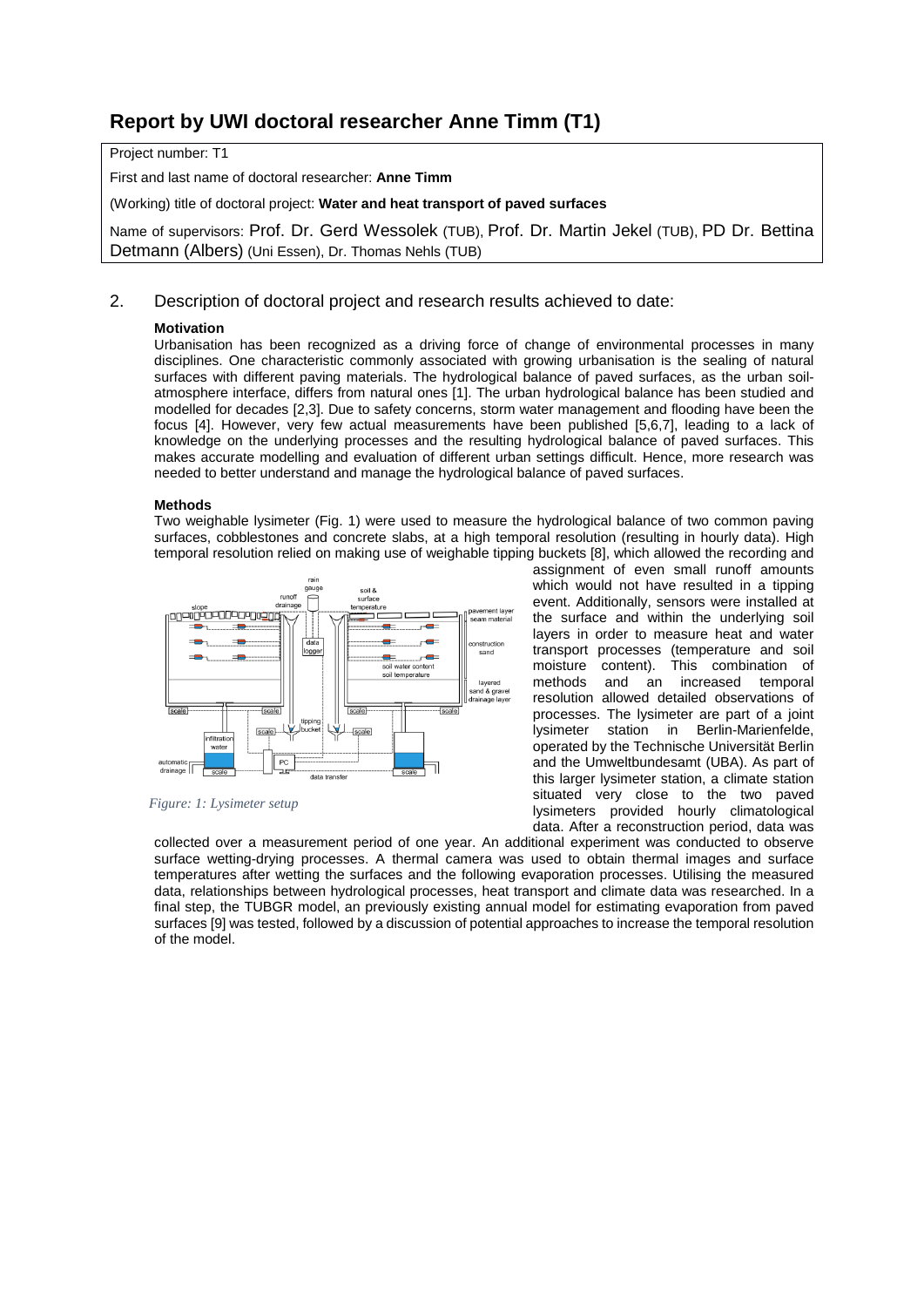### **Results**

Since few previous studies provided annual hydrological balances, the overall and seasonal balances confirmed and expanded previously existing research (Fig. 2). Annually, cobblestones evaporated 25 % and rarely produced runoff (3 %). Concrete slabs tended to produce more runoff (16 %) and less evaporation (22 %). Both surfaces led to similar infiltration (62 %), with most infiltration taking place during winter. In case of cobblestones, evaporation was twice as high in summer. Runoff generation depends on the rainfall intensity and duration. For cobblestones, 44 % of all runoff was generated on just two days with high intensity precipitation events.

#### Annua Summer Winter cobblestones 450 450 45  $40($ 400  $40($ concrete slabs 35 350 35  $30$ 300  $30<sup>°</sup>$  $\sqrt{2}$ 250 25 25  $\overline{20}$ 200  $200$  $15($ 150 15 100 100  $10<sup>c</sup>$  $\overline{5}$  $\overline{5}$  $RO$  $\overline{RO}$

#### Hydrological balance of partially sealed surfaces





*Figure 3:1 Hourly and daily intensities (for values > 0)*

On an hourly basis (Fig. 3), evaporation events (where  $E > 0$ ) tend to have a very low rate with a median value of 0.01 mm h<sup>-1</sup>. The highest hourly evaporation rates are 2.28 and 1.59 mm h<sup>−</sup><sup>1</sup> for cobblestones and concrete slabs, respectively. On a daily basis, the median rate for evaporation events are 0.33 mm d<sup>-1</sup> (cobblestones) and 0.24 mm d<sup>−</sup><sup>1</sup> (concrete slabs). Again, cobblestones reach a higher maximus of 7.64 compared to 4.48 mm d<sup>−</sup>1. While cobblestones tend to higher infiltration rates, nearly 50 % of the days registered no infiltration for this surface. Contrary to that, concrete slabs had more consistent infiltration with only 9 % of all days without infiltration. Runoff occurred very rarely for both surfaces, with 76 − 80 % of all days without runoff. If runoff takes place, concrete slabs exhibit significantly higher rates with a median of 0.05 mm h<sup>-1</sup> or 0.26 mm d<sup>−</sup><sup>1</sup> compared to 0.02 mm h<sup>−</sup><sup>1</sup> or 0.04 mm d<sup>−</sup><sup>1</sup> for cobblestones. The maximum values were 3.46 mm h<sup>−</sup><sup>1</sup> or 3.46 mm d<sup>−</sup><sup>1</sup> (cobblestones) and 8.25 mm h<sup>−</sup><sup>1</sup> or 8.37 mm d<sup>−</sup><sup>1</sup> (concrete slabs). In both cases, the highest daily runoff rate can be attributed to a high-intensity rainfall event taking place within a single hour.

The combination of lysimeter data revealing water transport processes leaving the system and sensor data recording the water movement within the system offered new insights into processes and their interactions. Upward water transport from underlying soil layers led to evaporation processes during dry periods in which no precipitation resulted in water input. This effect contributed 47 % of evaporation for cobblestones and 13 % for concrete slabs. The combined results also show that for paved surfaces, water and heat transport are closely coupled.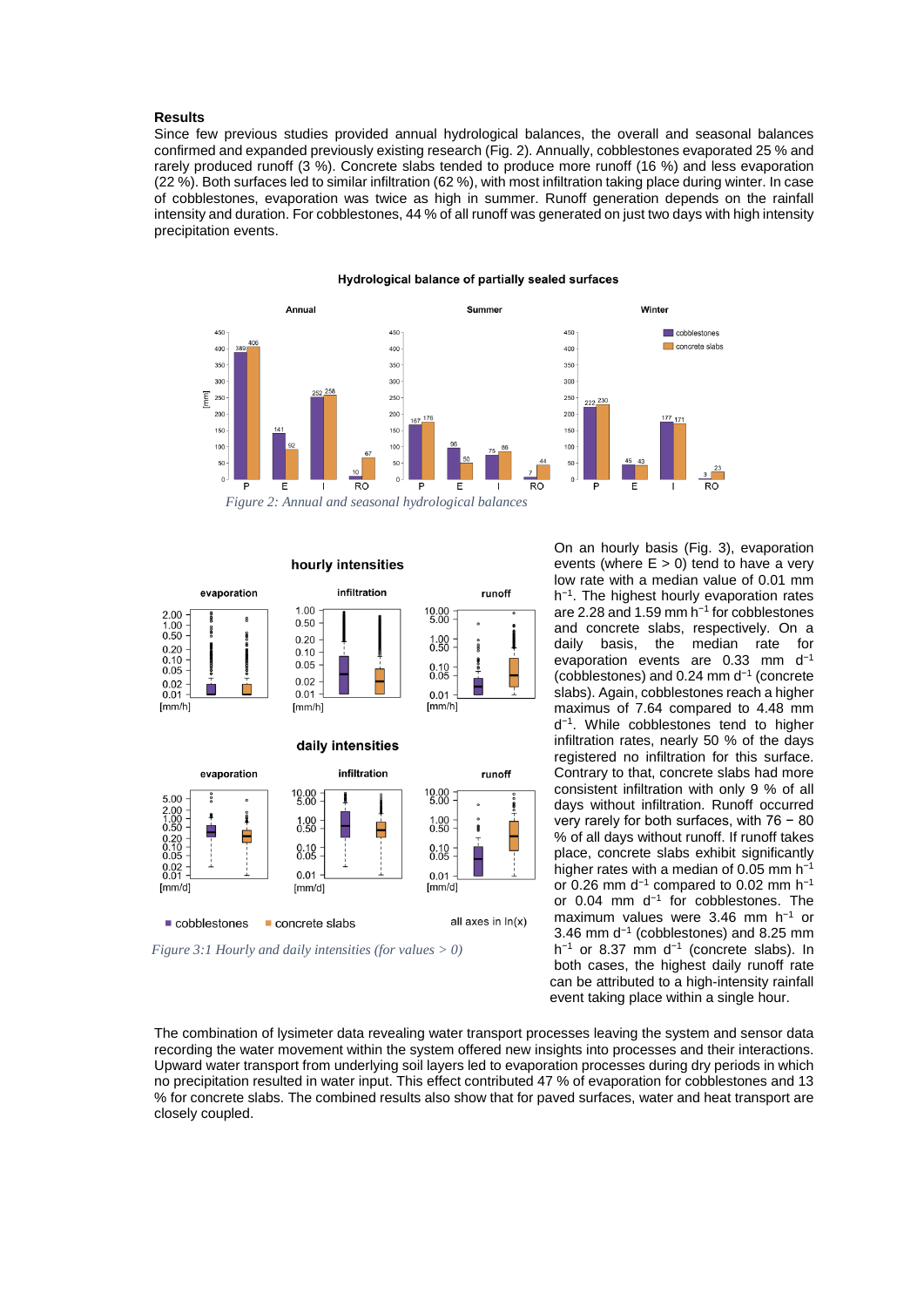



*Figure 4: Mean surface and soil temperature profile*

Both surfaces led to higher soil temperatures compared to natural surface covers, with concrete slabs tending to slightly higher temperatures (Fig. 4). In general, the upper layers, especially surface and paver, are most exposed and hence influenced by atmospheric conditions. Temperature fluctuations are highest at the surface and decrease with depth.

Efforts were made to estimate evaporation of paved surfaces based on climate data. This may be accomplished by reducing the common grassreference evapotranspiration. For annual estimations, the pre-existing TUBGR model which calculates an annual and constant reduction factor yielded good results. Based on the lysimeter measurements, empirical seasonal and monthly reduction factors could be derived. Additionally, an approach for estimating this monthly factor from monthly air temperature is introduced. However, this concept would require additional data sets, ideally set in different climatic zones.

Overall, the study shows that pavements are more than a runoff generator. The urban soil-atmosphere interface is an active system with varying impacts on the urban hydrological balance. Understanding and utilising these differences has the potential to improve the design of urban areas.

# **Current State of Work**

Research work has been completed, resulting in one publication and a doctoral thesis which contains the previously published part and additional content. The thesis was submitted on 29.06.2018 and the doctoral procedure initiated. Defence of the thesis expected in fall 2018.

### **Collaboration**

A shared measurement site, the lysimeter station Berlin-Marienfelde, as well as thematic closeness resulted in a high degree of collaboration with project N2 (Kyle Pipkins). Both projects provided essential data for the other one. Thematic closeness lead to an active exchange of information and literature. A close collaboration was also achieved with Dr. Basem Aljoumani, who provided insight and support, and further analysed the data produced within this project. The research project is part of the common topic groups "Urban soilatmosphere interface and "Modelling".

#### **References**

- 1. Scalenghe,R. & Marsan,F.A. (2009): The anthropogenic sealing of soils in urban areas, *Landscape and Urban Planning*, 90(1-2), 1-10
- 2. Fletcher,T., Andrieu,H. & Hamel,P. (2013): Understanding, management and modelling of urban hydrology and its consequences for receiving waters: A state of the art. *Advances in Water Resources*, 51, 261-279
- 3. Jacobson,C.R. (2011): Identification and quantification of the hydrological impacts of imperviousness in urban catchments: A review, *Journal of Environmental Management*, 92(6), 1438-1448
- 4. Zoppou,C. (2001): Review of urban storm water models, *Environmental Modelling & Software*, 16(3), 195-231
- 5. Flöter,O. (2006): Wasserhaushalt gepflasterter Straßen und Gehwege. Lysimeterversuche an drei Aufbauten unter praxisnahen Bedingungen unter Hamburger Klima (Water balance of roads and sidewalks. Lysimeter experiments for three surfaces under realistic conditions with Hamburg climate), *Hamburger Bodenkundliche Arbeiten*, Vol. 58.
- 6. Ragab,R., Rosier,P., Dixon,A., Bromley,J. & Cooper,J.D. (2003): Experimental study of water fluxes in a residential area: 2. Road infiltration, runoff and evaporation, *Hydrological Processes*, 17(12), 2423-2437
- 7. Ramier,D., Berthier,E. and Andrieu,H. (2004): An urban lysimeter to assess runoff losses on asphalt concrete plates, *Physics and Chemistry of the Earth Parts A/B/C*, 29(11-12), 839-847
- 8. Nehls,T., Rim,Y.N. & Wessolek,G. (2011): Technical note on measuring run-off dynamics from pavements using a new device: the weighable tipping bucket. *Hydrology and Earth System Sciences*, 15, 1379-1386
- 9. Wessolek,G., Duijnisveld,W. & Trinks,S. (2008): Hydro-pedotransfer functions (HPTFs) for predicting annual percolation rate on a regional scale. *Journal of Hydrology*, 356(1-2), 17-27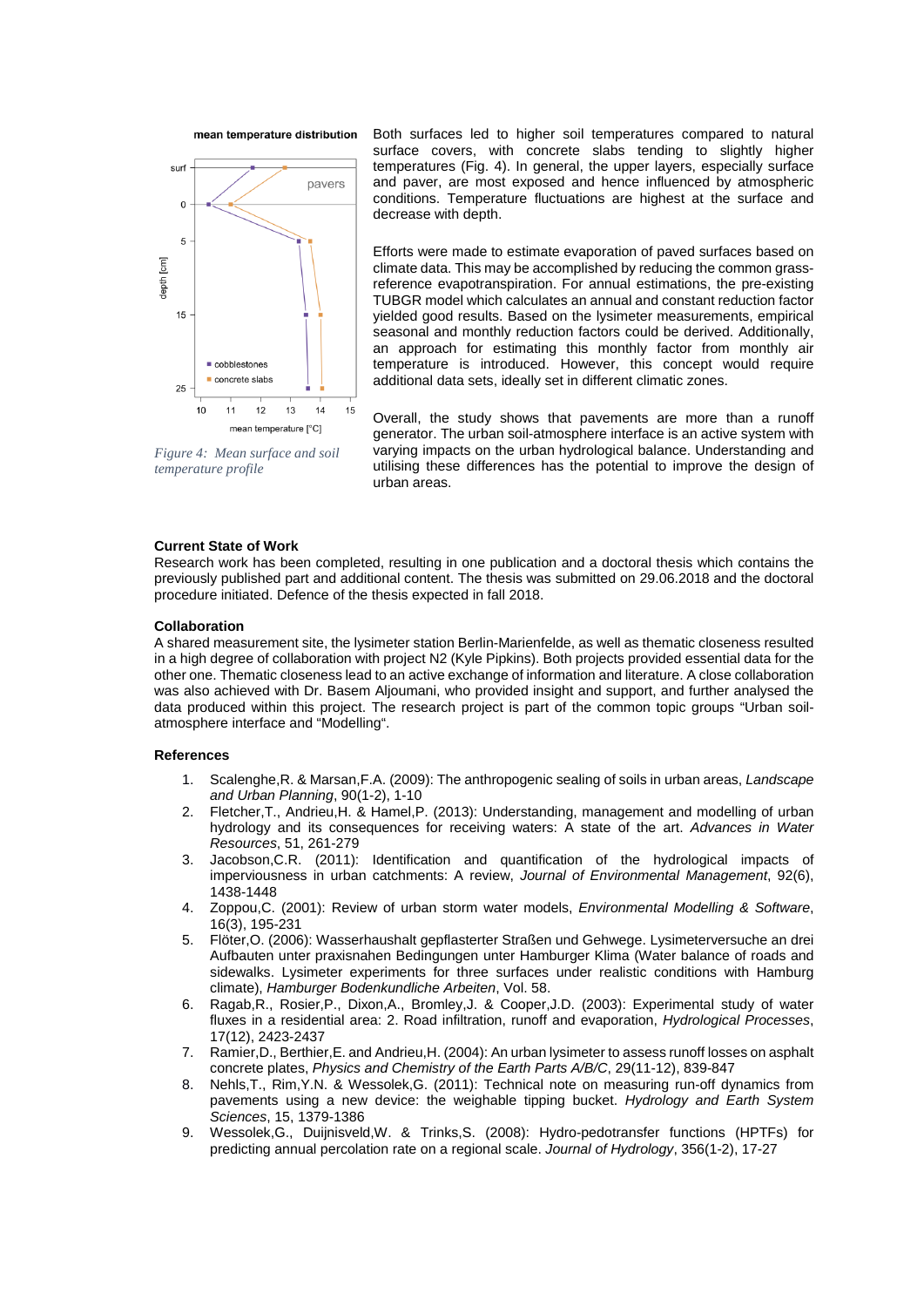# 3. Comments on the qualification programme and supervision strategy:

The overall qualification programme was well organised, interdisciplinary, interesting and useful. The core courses offered insights into research areas that have not been part of my education so far, and were essential to communicate and collaborate with the other doctoral candidates. I was able to attend numerous additional training courses, both research related (e.g. programming, advanced training in the field, etc.) and collaboration-focused (e.g. science communication). Additionally, the courses organised specifically for female doctoral students (e.g. time management and leadership) proved extremely relevant for personal development and my outlook on the time after the doctoral degree. I enjoyed the regular interim meetings and summer schools, which offered perfect opportunities to connect with other students and everyone else involved in UWI.

As one of the elected doctoral student speakers, I became part of the internal steering committee (ISC). This was a great opportunity to gain insights into the organisation and management of the project. Additionally, I took part in the strategy meetings, in which external advisors assessed the programme. These experiences will be very useful in the planned path after finishing my PhD. During my work in the ISC, I felt that all other members were always interested in the view and opinion by the students. The feedback and suggestions provided by doctoral students were incorporated into the program.

Participation in the following Research Training Group events:

# 1. Core courses

- I Urban interface processes fluxes, transport, interactions (3 ECTS)
- II Modelling and measuring concepts of interface processes (3 ECTS)
- III Urban freshwater ecology (3 ECTS)
- 2. Elective courses
	- Summer School on Flow and Transport in Terrestrial Systems (1.5 ECTS)
	- CCES Winter School "Science Meets Practice" (4 ECTS)
	- HYDRUS Workshop (equivalent to 2 ECTS)
	- Introduction to Python (equivalent to 5 ECTS)
	- Time management, conflict management and networking training at TU Berlin

# 3. Gender courses

- Time is honey the new approach to time, self and workload organization
- Self-positioning
- **Negotiation**
- Project management
- 4. UWI lectures: Participated in all UWI lectures if possible

# 5. Other UWI events

- Orientation Seminar and UWI Opening Ceremony (08. 09.09.2015)
- Exposé Talks (08.12.2015)
- Summer School 2016 (13. 14.09.2016)
- Collegiate Seminar (22.09.2016)
- Student Research Council (17. 18.03.2017)
- Interim Meeting (19.05.2017)
- Summer School 2017 (05. 06.09.2017)
- Summer School 2018 (19. 20.09.2018)

Research stays or internships at other research institutions both at home and abroad:

• None